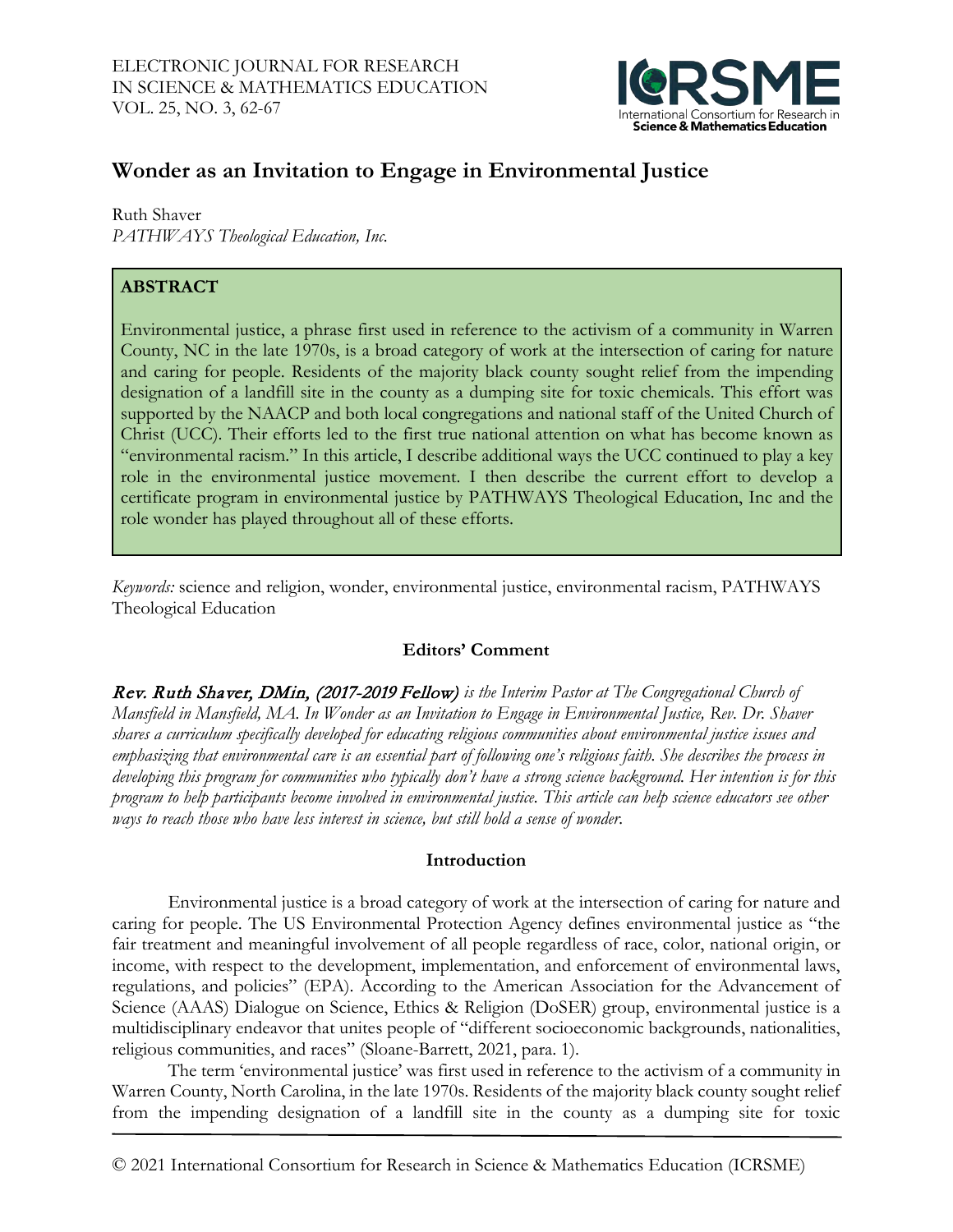polychlorinated biphenyls (PCBs). Working with the NAACP, members of the national staff of the United Church of Christ (UCC) led by the Rev. Benjamin Chavis and local congregations of the denomination challenged the designation of the landfill up to and past the day the first load of toxic waste arrived in 1982. Community members and activists from around the country staged a 'lie-in' across the access road to the dump over six days, which resulted in 523 arrests and the first true national attention on what has become known as "environmental racism" (Skelton & Miller, 2021).

"Environmental racism" is a subcategory of environmental justice that focuses on the disproportionate effect of industrial pollution on people of color and communities with average household incomes close to or below the poverty level. Other subcategories of environmental justice include climate change mitigation, land reclamation, waterway restoration, and air quality improvement. Evidence of environmental racism often plays a role in the ways that climate change mitigation, land reclamation, and other forms of environmental justice projects are developed, whether such evidence is presented as part of the need for these projects or discovered as these projects are envisioned and planned.

The ongoing efforts to stop the Dakota Access Pipeline are aimed at preventing egregious degradation of land and water resources belonging to Native Americans in the American Midwest, a group historically subjected to racial discrimination and among the poorest ethnic groups in the United States. The Standing Rock Sioux tribe issued a call for support in preventing the contamination of their reservation lands and water sources by potential spills from a pipeline from the shale oil fields. The route of the pipeline extends from North Dakota to a terminal in Illinois, including the contentious section of the pipeline that crosses under the Missouri River a few miles upstream of the tribe's riverfront land. The tribe contends even now that the pipeline puts their traditional food sources as well as water supplies at risk. In 2016 and 2017, in response to a call from its Council for American Indian Ministry, regional bodies of the UCC and national UCC staff gathered with the Standing Rock tribe to protest the pipeline. UCC leaders from South Dakota, North Dakota, and Colorado were instrumental in gathering an ecumenical and interfaith coalition of religious leaders to join them; those religious leaders in turn partnered with secular organizations such as 350.org and the Sierra Club to increase the visibility of the protests and raise awareness of this particular instance of environmental racism (UCC, 2021). The protests succeeded in delaying action by the Obama administration, but the Trump administration allowed the project to go forward. Before any completed segments of the pipeline officially opened in June 2017, more than 184 gallons of oil had already leaked in three separate areas. Each spill was cleaned up with no permanent environmental damage; however, tribal officials have pointed to these incidents as evidence that their fears are grounded in reality (Associated Press, 2017). The final status of the pipeline is awaiting a decision from the Biden administration and the US Army Corps of Engineers concerning its safe operation (Frazin, 2021).

At its 2017 General Synod, where delegates and visitors from all 50 states, several US territories, and international partners gathered for celebration and deliberation, the UCC recognized the Water Protectors of the Standing Rock Reservation for their dedication to the cause of environmental preservation. I was privileged to be in attendance for that ceremony and also to have a conversation with a group of delegates from Gulf Coast states, two of whom worked in the oil and gas industry. One, a chemical engineer, admitted that he had never given much thought to the potential pollution that could result from pipelines traversing a landscape. He had assumed the danger was primarily at the beginnings and ends of pipelines, where people were the likely cause of accidents. The other was a technician for an oil company whose specialty was mitigation of oil spills on land. He openly wondered if he could be using his skills for a better purpose than the profits of a fossil fuel company. His wondering came after having an hour-long conversation with one of the Water Protectors, who himself was an engineer. I do not know if either delegate acted on his newfound revelation, but I was heartened to see people of faith actively engaging with new information on both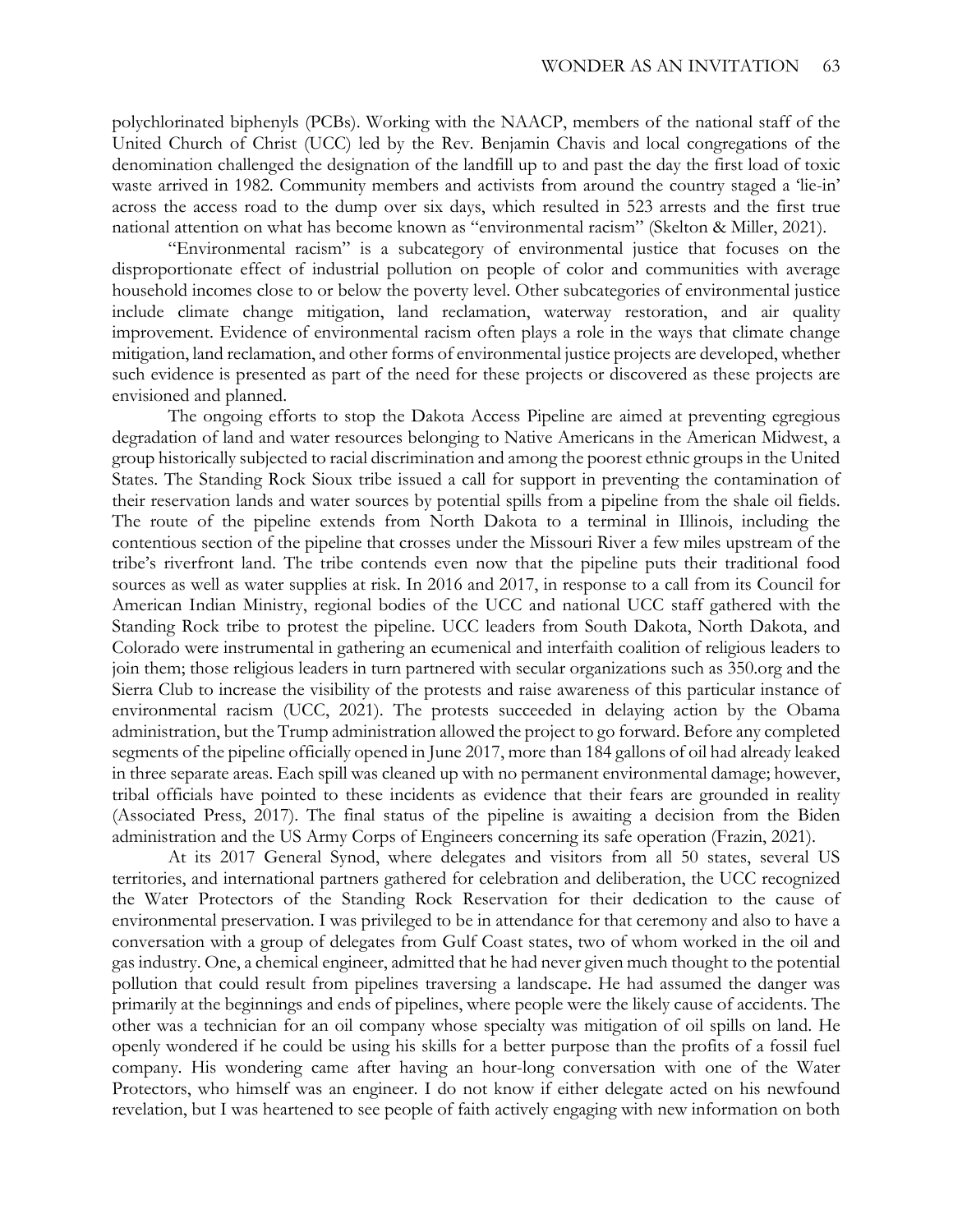intellectual and spiritual levels as the dialogue between the Water Protector and the technician moved between technology and the importance of caring for the creation both accepted as a gift from God.

#### **PATHWAYS Theological Education, Inc.**

I find that curiosity and wonder go hand-in-hand, whether it is about how things work (science) or about the larger issues in life such as who wrote the laws that make things work (faith). For an ordained pastor who is by nature driven to teach, this wonder is a gift. Sometimes it is the wonder of a preschool child who asks where God lives that elicits both laughter and thoughtful, childlike answers. At other times, it is the more complicated wonder of an adult who wants to understand how the Bible can contain semingly contradictory messages about God. While 1 John 4:8 presents God as 'love', Judges 11 describes the story of Jeptha who offered up his own daughter as a burnt sacrifice to God in exchange for his own success in battle over the Ammonite – such conflicting views can lead to serious wondering about the nature of God. Both wonderings (of the child and the adult) are theological, but the questions that adults generate are more complex and can be answered in different ways by different fields. Sometimes, especially when the questions involve elements of the natural world, science can help provide answers.

Most Christian congregations are not set up with the kind of staffing to provide classes for adults who really want to dig into the dichotomy between passages like 1 John and Judges. I am fortunate to be part of an online, asynchronous education program that invites progressive Christians to explore topics of faith with more rigor and depth than a typical congregation can provide. This education program is PATHWAYS Theological Education Inc. In this program, we explore contradictory passages, as well as content like the history of worship and preaching with confidence. As a course facilitator and writer for PATHWAYS Theological Education, Inc., I have the opportunity to watch wonder grow as our participants encounter answers to their initial wonderings, as well as new information that sparks more curiosity and a desire to keep learning.

#### **Courses Offered by PATHWAYS**

One course we provide regularly is *The History and Polity of the United Church of Christ (H&P)*. Most people who sign up for this course are taking it to fulfill an ordination requirement. However, in my first experience facilitating this class, about half the participants were taking the course out of a sense of wonder about what the UCC is beyond their local congregation. I watched as the candidates for ordination–seminarians nearing graduation and recent graduates who admitted to a sense of *justget-this-done* at the beginning of the term—were caught up in the wonder of the '*newbies'* who had not yet studied systematic theology, church history, or Biblical hermeneutics. The more experienced participants engaged with the newcomers to share knowledge and to admit that some of the questions the newcomers asked would never have occurred to them at that point in their training. At the end of the course, one candidate for ordination thanked the newcomers for restoring her ability to be in awe of God's work again, especially as it pointed her to a topic she is now passionate about: environmental justice.

In one week of the H&P course, a newcomer presented a short paper on the beginnings of the environmental justice movement in Warren County, North Carolina. In her reply to the paper, the candidate for ordination wrote that she was *'entranced'* by the opportunities presented by environmental justice, but worried that neither she nor the members of the church community in which she will be ordained have enough scientific background to know where to begin such work in their area. She is not wrong. Within progressive Christian communities, many adults have limited experience with the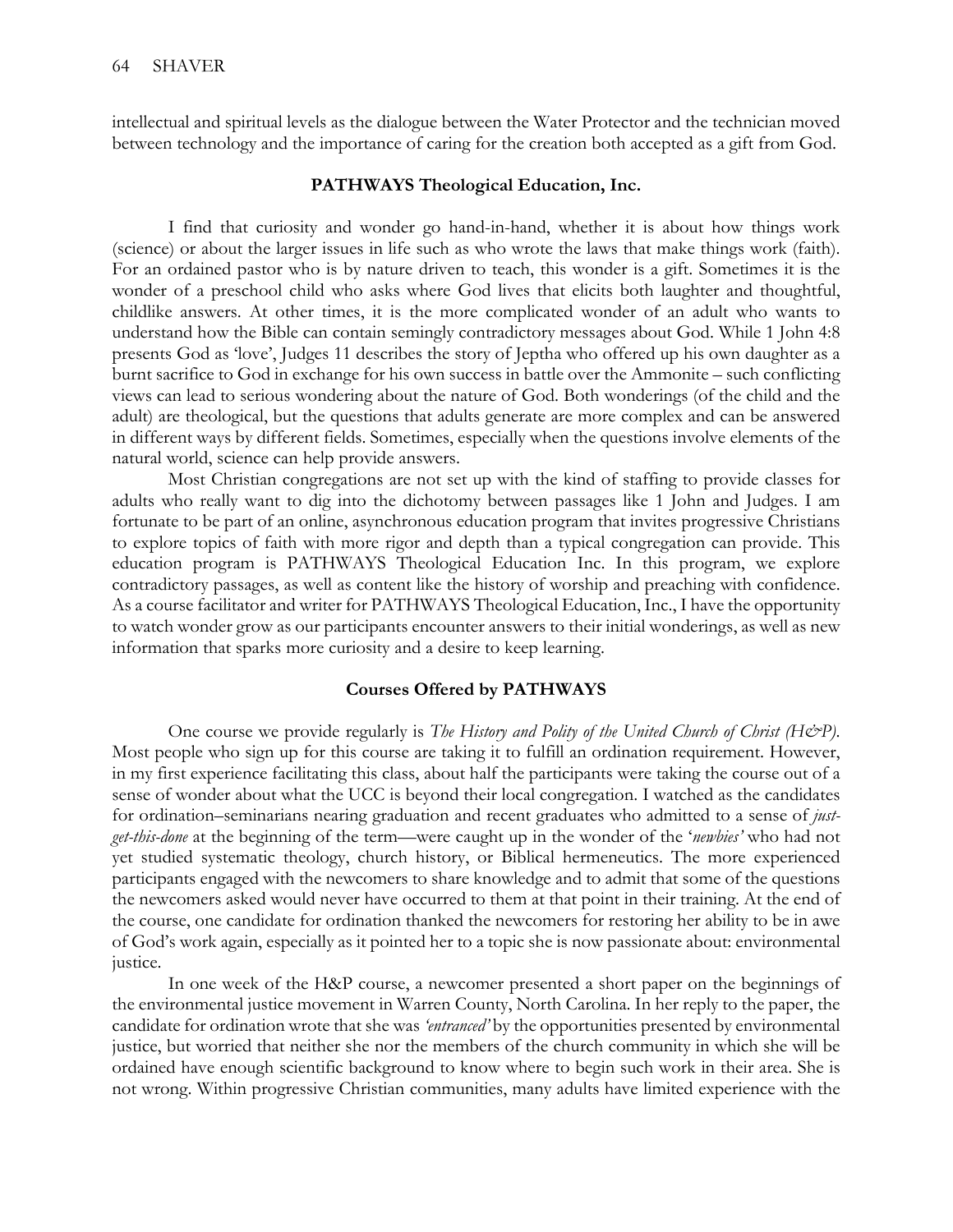basic practices of science, both for environmental justice work and for creation care<sup>[1](#page-3-0)</sup>—the practice of sustaining and preserving our environment for future generations—more broadly.

For members of the UCC and many of our interfaith partners, creation care is an essential part of our call to live out our faith. Some of our interfaith and inter-philosophical partners do not have creation care *per se* in their tenets, but still see caring for our home as essential to following their beliefs or way of living. I include *'inter-philosophical'* partners because not all of our partners practice a faith but do live by a philosophy that prioritizes care of the Earth as part of being a good person. Before the exchange mentioned above even happened, the leadership of PATHWAYS had discerned the need for a certificate in environmental justice as one part of creation care. As an essential part of our faith, the environmental justice movement makes it all the more imperative that we as people of faith be knowledgeable about the practices of science because it is science that guides repair and restoration initiatives.

The common root of faith exploration and scientific inquiry is an experience of wonder, or what naturalist Raymo (2008) says is that which causes us to say, *'I don't know'* and then investigate the mystery (p. 29-30). This planned environmental justice certificate will engage participants in wonder on both fronts. While participants develop competency in the faith-based theological, Biblical, and historical underpinnings of environmental justice work as a practice of Christian faith, they will also practice doing science through daily observation journals. In each of the six courses, observational journal assignments will invite participants to think scientifically about the world around them. Assignments in the courses promote the generation of hypotheses and where possible, the testing and analysis of those hypotheses. Environmental justice work includes the work of scientific observation, analysis of data, preparation of reports regarding polluted sites, identification of remote sources of contamination, and systemic discrimination in the zoning and regulation of industrial plants that process known pollutants. Equipping religious community leaders with an understanding of the details of environmental justice would allow them to work with experts in the field and the affected community, thereby making environmental justice efforts more successful. Scientists often take the lead on plans for physical remediation of contaminated sites and should be instrumental in the development of forward-thinking policy but having a group of people who can *'translate'* for the wider community can enhance the trust among partners and assure that both the big picture and the minutiae are given due attention.

Two courses have been developed and are planned as offerings beginning in Fall 2021. The first course is titled *Environmental Literacy in God's Creation*. The daily journal assignments invite participants to chronicle their interactions with the habitat around their homes, with the focus on one particular species. Each week's journal links their observations to the vocabulary and contexts of the readings and other course material. One assignment in this course is to use as many terms as possible from the science materials provided to write a psalm of praise about the habitat they are observing. This assignment was inspired by an activity from the curriculum I wrote for my dissertation that asked participants to use their scientific observations to write a proverb in the style of Proverbs 8:22-31. Another assignment at the end of the course asks participants to formulate an hypothesis about an environmental issue that is evident in the habitat they have studied, summarize the evidence for that hypothesis, and propose an experiment to test the hypothesis using notes from their journals. They are then asked to infer from their process how a group of citizens they have read about in a course assignment may have collected evidence and provided substantial proof that a change to the source of their city's water supply caused a surge in the amount of lead in drinking water.

 $\overline{a}$ 

<span id="page-3-0"></span><sup>&</sup>lt;sup>1</sup> "Creation" is a term most often used in Jewish, Christian, and Muslim theology to denote the traditional belief that God created the earth and all life thereon, irrespective of the exact timeline and mechanism. In many faith communities, "creation care" might be an easy way to connect a known principle with a new idea, whether that new idea is the reality of climate change or a proposed landfill that could negatively affect the community imminently.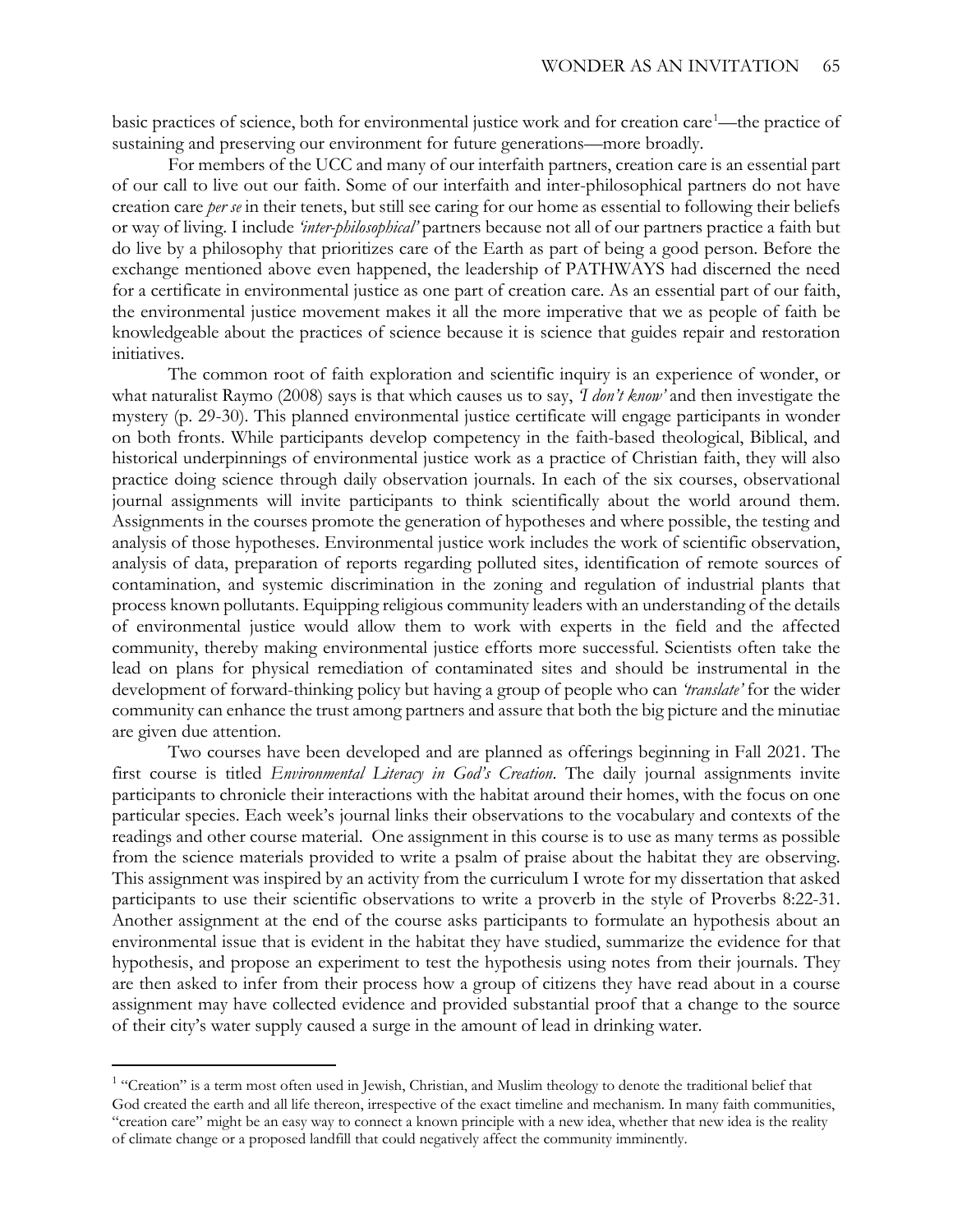The second course, *Centering Creation in Love*, invites participants to use all five senses to wonder about the world. Each *wondering* begins with a verse from the Bible and poses questions that evoke further wondering: is this experience available to everyone or is it limited to people of means (income, transportation, education, etc.)? Is this human-made or natural? What words describe your experience? What memories are associated with this experience and why? A reflection assignment about midway through the course asks participants to categorize their observations by human-made and natural, to notice any patterns that emerge, and then to prepare a devotional based on their observations for their congregation. At the end of the course, they are asked to prepare a worship service incorporating the theology they have learned reading *Ecotheology: A Christian Conversation* (Jorgenson & Padgett, 2020) and their insights from their wondering journal.

### **PATHWAYS Moving Forward**

The leadership of PATHWAYS knows, based on inquiries over the past year, that there is desire for courses like this in our constituency and beyond. We anticipate a cohort of 8-10 participants to enroll in the first course in October. We do not yet know how these courses, or completion of the certificate program itself, will influence congregations to undertake environmental justice projects of their own. Will trained religious community leaders (lay or ordained) help congregations develop partnerships with other agencies (e.g., Interfaith Power and Light) that are already involved in environmental justice work? Does the combination of scientific practice with theological and Biblical grounding make individual leaders more likely to take on a leadership role in a project that is already in process? Certainly, a measure of success for us would be the creation of new congregation-based projects. Yet, another measure may be more important: do participants in these courses and the certificate program undertake *any* involvement in environmental justice work in their communities? As I have been a part of the research team for the writing of all six courses in the initial certificate, I have learned that there is not a community in the country that is unaffected by some form of environmental degradation and few, if any, where that degradation does not affect communities of color and poorer communities disproportionately. More starkly, there really is not a community in the United States without a need for some form of environmental justice work. If we, at PATHWAYS, can help even a few communities in the process of addressing and correcting environmental concerns, we will have played a part in changing the world…all because of a few people's wonderings.

## **About PATHWAYS Theological Education, Inc.:**

PATHWAYS is an online, asynchronous institute for leadership development in and for communities of faith. The organization uses andragogical (adult) methods which are competency-based and include a variety of learning activities specific to the objectives of each course. Participants can combine courses to meet their own specific needs, they can enroll in a certificate program in a topic of interest, or they can commit to a three-year course of instruction for ministerial preparation. PATHWAYS responds to the educational needs of an evolving world by continually striving to create innovative, online progressive theological learning and discovery that promote justice, peace, and mutual understanding.

## *The author received no financial support for the research, authorship, and/or publication of this manuscript.*

**The Reverend Doctor Ruth Shaver** [\(revdrruthucc@icor1348.com\)](mailto:revdrruthucc@icor1348.com) is the Academic Council Chairperson and Secretary of the Board of Directors of PATHWAYS Theological Education, Inc., where she is also a course facilitator and course writer. Her Doctor of Ministry thesis at Lancaster Theological Seminary was "I Wonder…Scientific Exploration and Experimentation as a Practice of Christian Faith," an intergenerational science curriculum based on Proverbs 8:22-31 and Psalm 8. She